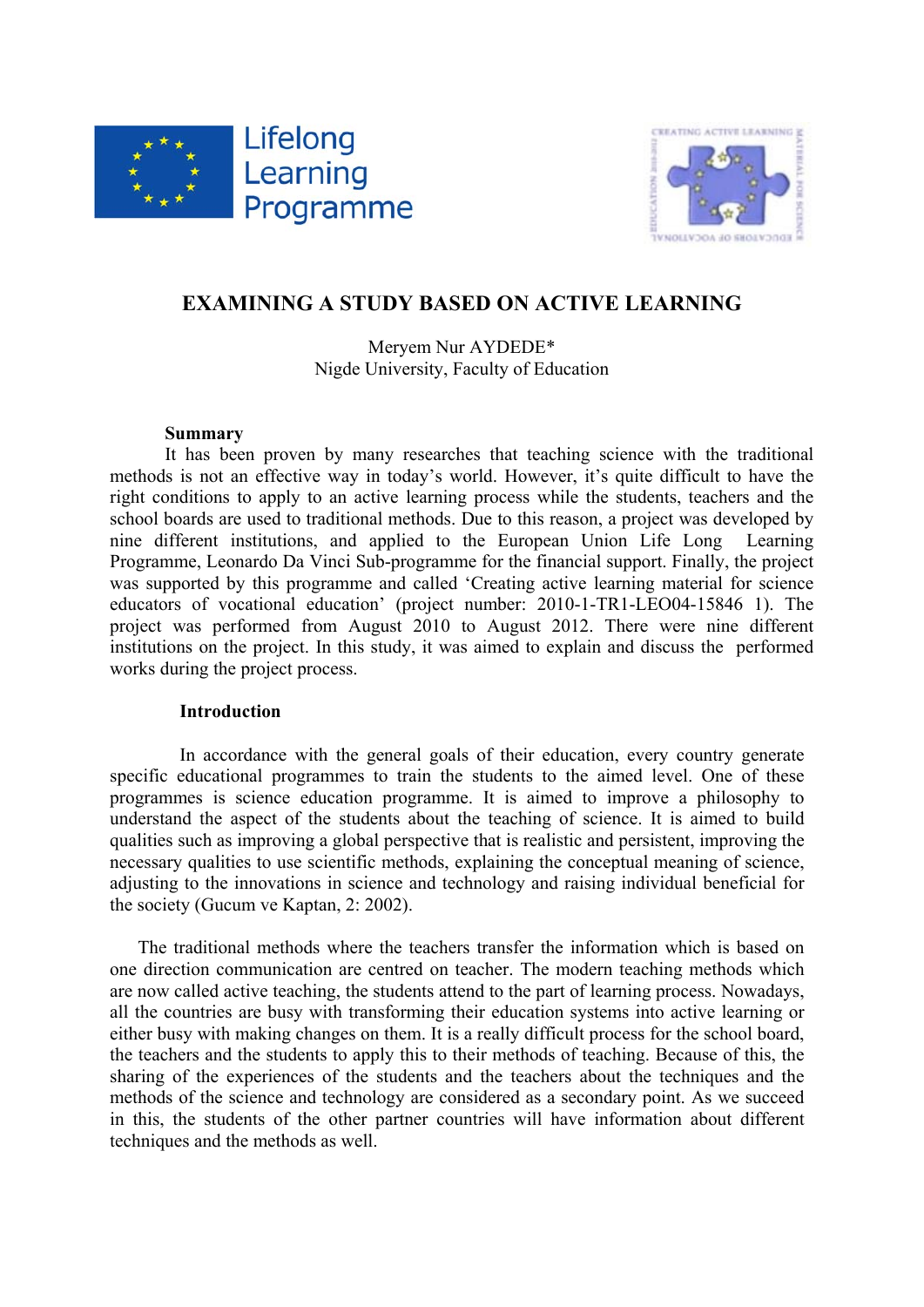As the teachers and the students get information about the active teaching methods and techniques, the other important issue would be how to use these in beneficial and successful ways. It is obvious to see that the students get enthusiastic naturally in a student-centred education. Yet, if the methods and techniques are not applied correctly, the teaching would be unsuccessful (Felder and Brent, 1996). Due to this reason, the goal in this project is to determine how and on which level these active teaching methods and techniques (mentioned in the first sub goal) are used by the students and the teachers.

In today's world, many of the teachers are busy trying to find the best way to use the active learning methods where the students should be busy and stop with the passive learning. (Fink, 1999).

Due these facts, the selection of the methods and techniques of teaching science are very crucial. The use of these activities, the comprehension of them via teachers, students and the environment, the determination of the methods and the techniques used for the specific subject and the application of these are also very important. In this study, a research group shared their experiences about the methods and the techniques of teaching science, the usage of these techniques and methods, the importance of the school board, the teachers, the students roles and the teaching environment,

#### **Method**

### **Purposes**

The general purpose of this study was to explain and discuss the performed works during the project process.

### **Project process**

Although the benefits of active learning are known, during the transition to active learning some teachers may have some difficulties. Therefore, we generated a project to share experiences of teachers from different countries about the learning methods and techniques used in the science lesson.

The project was developed by nine different institutions and applied to the European Union Life Long Learning Programme, Leonardo Da Vinci Sub-programme for the financial support. Finally, the project supported by this programme was called 'Creating active learning material for science educators of vocational education' (project number: 2010-1-TR1-LEO04-15846 1). The project was performed on from August 2010 to August 2012. There were nine different institutions (Nigde University-Turkey, Training cons. 2005- Romania, Associazione Antares-Italy, VšĮ "eMundus-Lithuania, Leiva Formacion-Spain, Dekaplus Business Services LTD-Cyprus, Foundation of Knowledge-Hungary, Repere Association Bacau Branch-Romania, Trakų švietimo centras-Lithuania) on the project from seven different countries.

During the project the following goals were investigated:

- 1. To share the experience on active learning materials which are used by educators,
- 2. To analyze, gather and provide out-door education material,
- 3. To gather and describe inquiry-based science learning material,

4. To gather and describe information communication technologies (ICT) based science learning concerned with vocational learning material,

5. To provide practical detailed examples (as educational path) of the learning material and exercises, which allow the critical and creative thinking skills in education to improve,

6. To find out the strong and weak points of the different science learning material,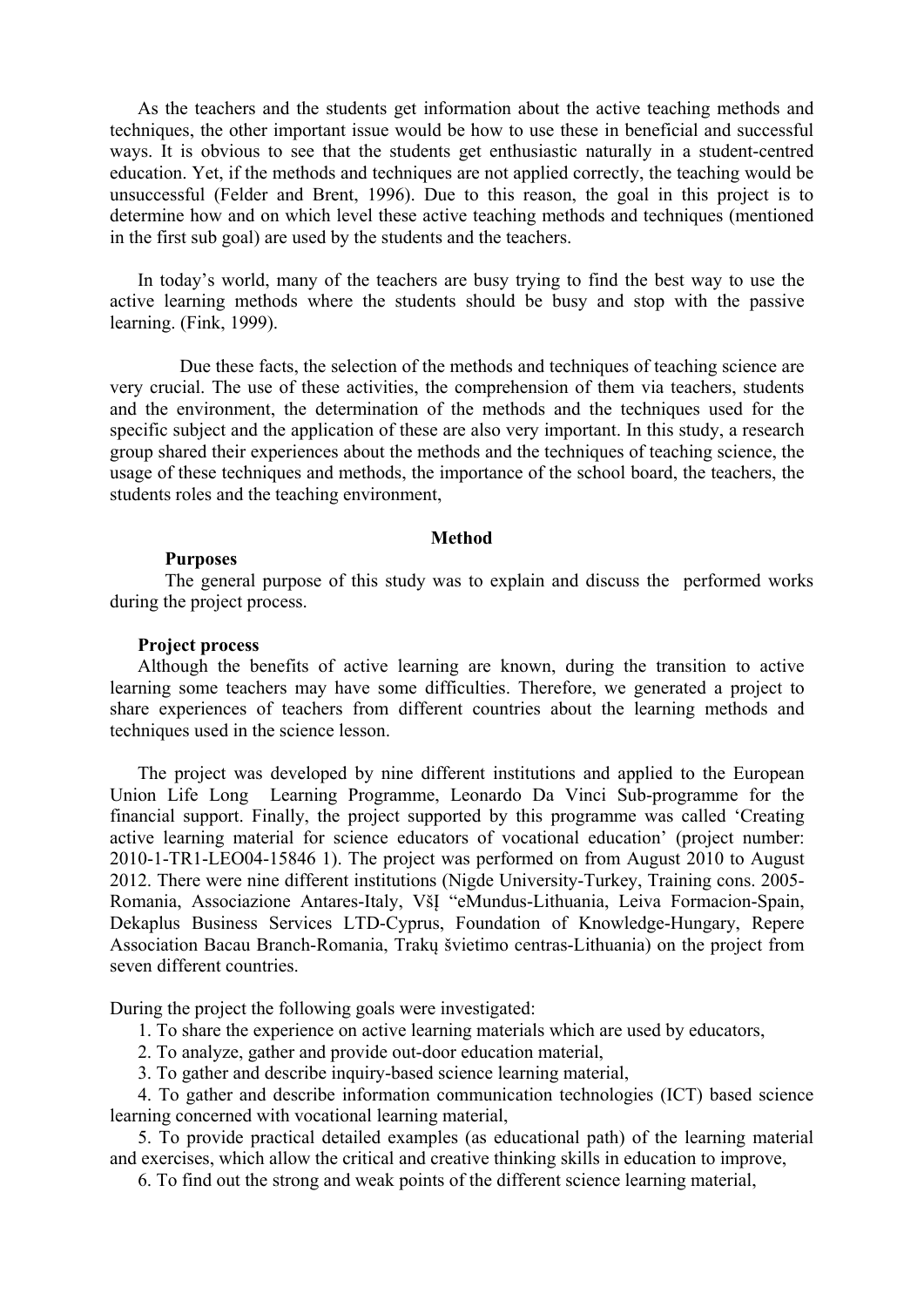7. To produce web page, which will be used as an electronic advisor and guide to people who are interested in vocational education of science teachers.

8. Learners and academic staff will share their active learning experiences and participant countries apply their methods in the other countries' institutions and compare the learners' behavior

9. To share new trend active learning science materials between the participating countries,

10. To improve science teacher's knowledge and skills to utilize active learning materials in their vocational development,

11. To enable teacher education institution's boards to create an active learning environment in their institution,

12. To improve the teaching skills and knowledge of the academic staff by sharing a professional experience

During the project process the following works were created to reach these goals.

- Beginning the project an email group (activelearningldvproject@googlegroups.com) and a project web page (www.activelearningproject.eu)
- There were five project meetings during the project (Turkey, Cyprus, Lithuania, Romania and Spain)
- 'Explain your own education system' week activity was organized. In this activity every country detailed their education system and their explanations were announced on the web page
- An international competition for the best logo of the project opinions to usage of active learning materials in science course was organized. In this activity, every institution organized a logo competition in their countries
- An attitude scale towards science was developed during the project
- An attitudes towards active learning scale was developed during the project
- Every institution explained their country's pedagogical ideas on application steps of active learning materials which educators used in the science courses
- Every institution developed inquiry based science learning materials
- Every institution developed out-door science materials
- Every institution developed ICT (Information and communication technologies) based learning materials
- Every activity was discussed on the project meeting
- Communication between the partners was realized by e-mails and phone

## **Results and Discussions**

Project participants were very active during the project.

Every teacher in the project gave information about the teaching techniques and methods he/she used in science lessons by using photos, videos, e-blogs or power-point shows and explained these to the other groups and the necessities involving these activities to the other groups as well.

Every teacher in the project gave information about the roles of the teachers and the school board on the teaching techniques and the methods used in the science lessons by using photos, videos, e-blogs or power-point shows and explained these to the other groups and the necessities involving these activities to the other groups as well.

Every teacher gave information about the teaching environment while the teaching techniques and the methods used in the science lessons by using photos, videos, e-blogs or power-point shows and explained these and they have to explain the necessities involving these activities to the other groups as well.

The explained methods they used by the help of scanning during the meetings.